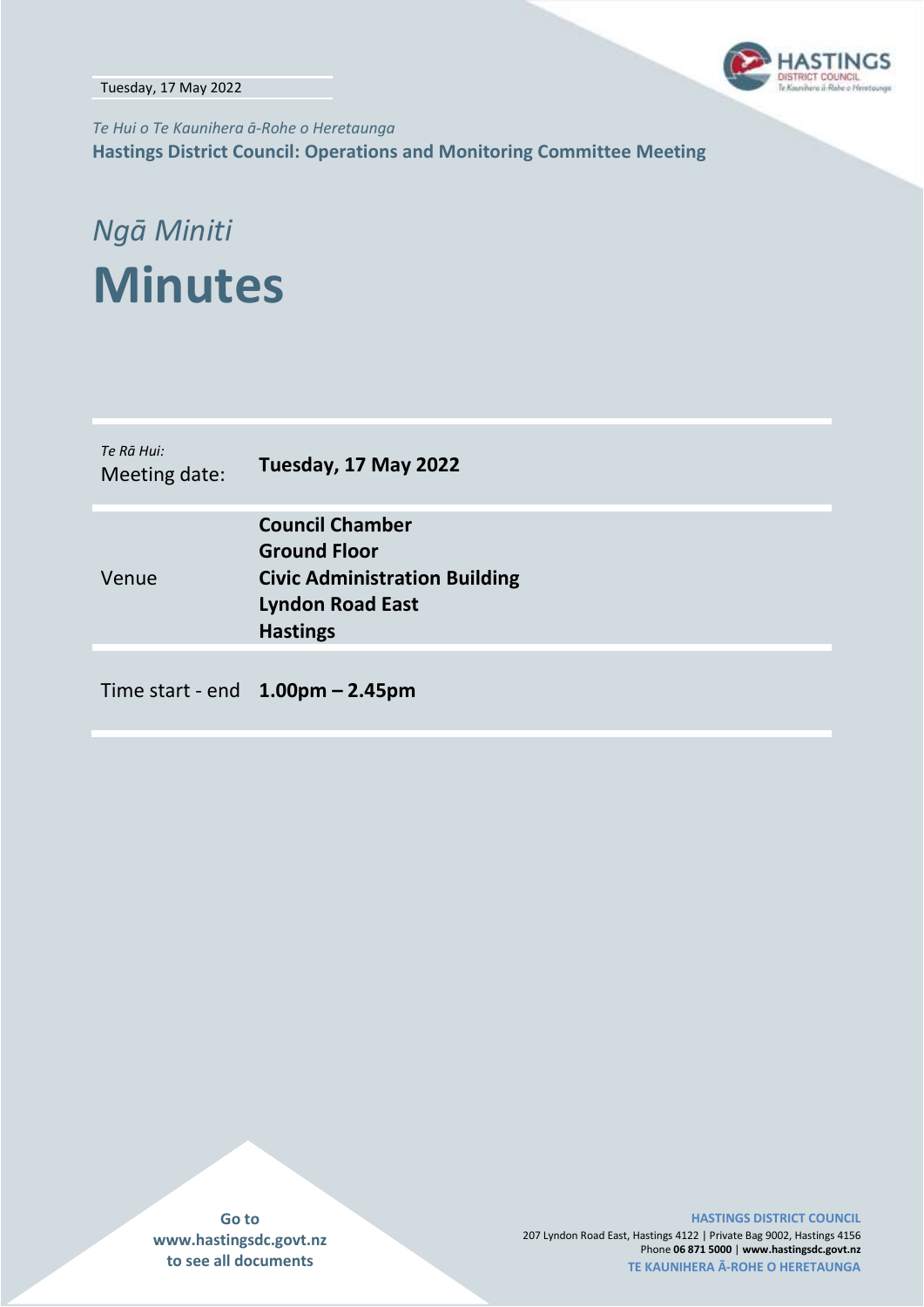

*Te Hui o Te Kaunihera ā-Rohe o Heretaunga* **Hastings District Council: Operations and Monitoring Committee Meeting**

### *Ngā Miniti* **Minutes**

### *Te Rārangi Upoko* **Table of Contents**

### **Item Page No.** 1. [Opening prayer -](#page-2-0) *Karakia* 1 2. Apologies & Leave of Absence - *[Ngā Whakapāhatanga me te Wehenga ā](#page-2-1)-Hui* 1 3. Conflicts of Interest - *[He Ngākau Kōnatunatu](#page-3-0)* 2 4. Confirmation of Minutes - *[Te Whakamana i Ngā Miniti](#page-3-1)* 2 5. [Health & Safety Report](#page-3-2) 2 6. [Financial Quarterly Report for the nine months ended 31 March 2022](#page-3-2) 2 7. [Performance and Monitoring Report](#page-4-0) 3 8. [Minor Items -](#page-5-0) *Ngā Take Iti* 4 9. Urgent Items - *[Ngā Take Whakahihiri](#page-5-1)* 4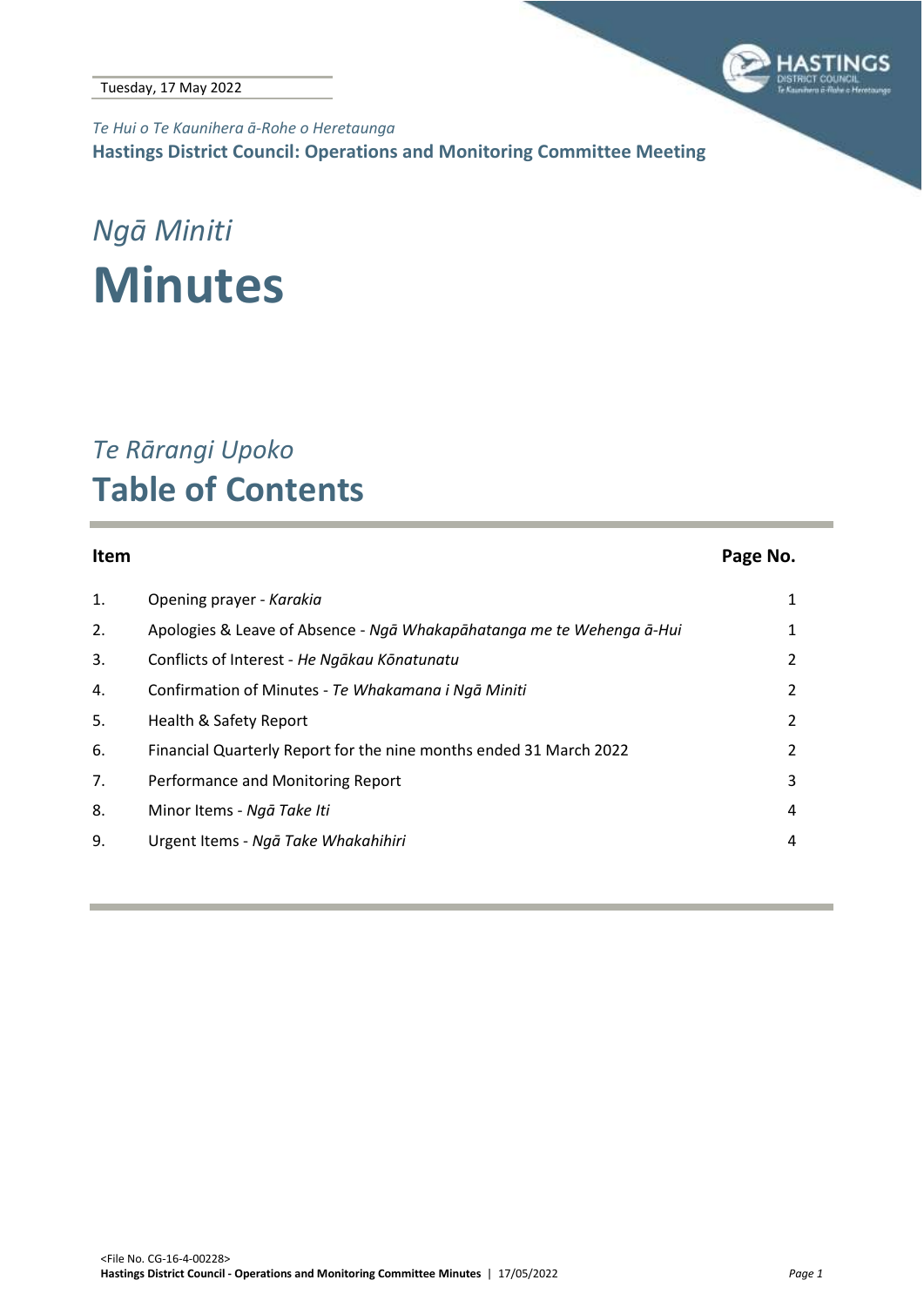

Tuesday, 17 May 2022

*Te Hui o Te Kaunihera ā-Rohe o Heretaunga* **Hastings District Council: Operations and Monitoring Committee Meeting**

# *Ngā Miniti* **Open Minutes**

| Kua Tae ā-tinana:<br>Present: | <b>Chair:</b> Councillor Geraldine Travers<br>Mayor Sandra Hazlehurst<br>Councillors: Bayden Barber (via Zoom), Alwyn Corban, Malcolm Dixon, Tania Kerr<br>(Deputy Chair), Eileen Lawson, Simon Nixon, Henare O'Keefe, Ann Redstone,<br>Wendy Schollum and Kevin Watkins<br>Heretaunga Takoto Noa Māori Standing Committee appointee: Mike Paku                                                                                                                                                                                                                                                                                                             |
|-------------------------------|-------------------------------------------------------------------------------------------------------------------------------------------------------------------------------------------------------------------------------------------------------------------------------------------------------------------------------------------------------------------------------------------------------------------------------------------------------------------------------------------------------------------------------------------------------------------------------------------------------------------------------------------------------------|
| Kua Tatū:<br>In attendance:   | Chief Executive - Nigel Bickle<br>Group Manager: Corporate – Bruce Allan (Lead)<br>Group Manager: Asset Management - Craig Thew<br>Group Manager: Strategy & Development - Craig Cameron<br>Financial Controller - Aaron Wilson<br>Group Manager: Planning & Regulatory Services - John O'Shaughnessy<br>Director: Major Capital Projects Delivery - Graeme Hansen<br>Group Manager: People & Capability - Bronwyn Bayliss<br>Group Manager: Community Wellbeing & Services - Rebekah Dinwoodie<br>Health & Safety Partner - Nikola Bass<br>Manager: Democracy & Governance Services - Louise Stettner<br>Democracy & Governance Advisor - Christine Hilton |

#### <span id="page-2-0"></span>**1. OPENING PRAYER -** *KARAKIA*

The opening prayer was given by Councillor Henare O'Keefe.

#### <span id="page-2-1"></span>**2. APOLOGIES & LEAVE OF ABSENCE -** *NGĀ WHAKAPĀHATANGA ME TE WEHENGA Ā-HUI*

Councillor Travers/Councillor Kerr

That apologies for absence from Councillors Damon Harvey and Sophie Siers be accepted.

CARRIED

Leave of Absence had previously been Granted to Councillor Oli.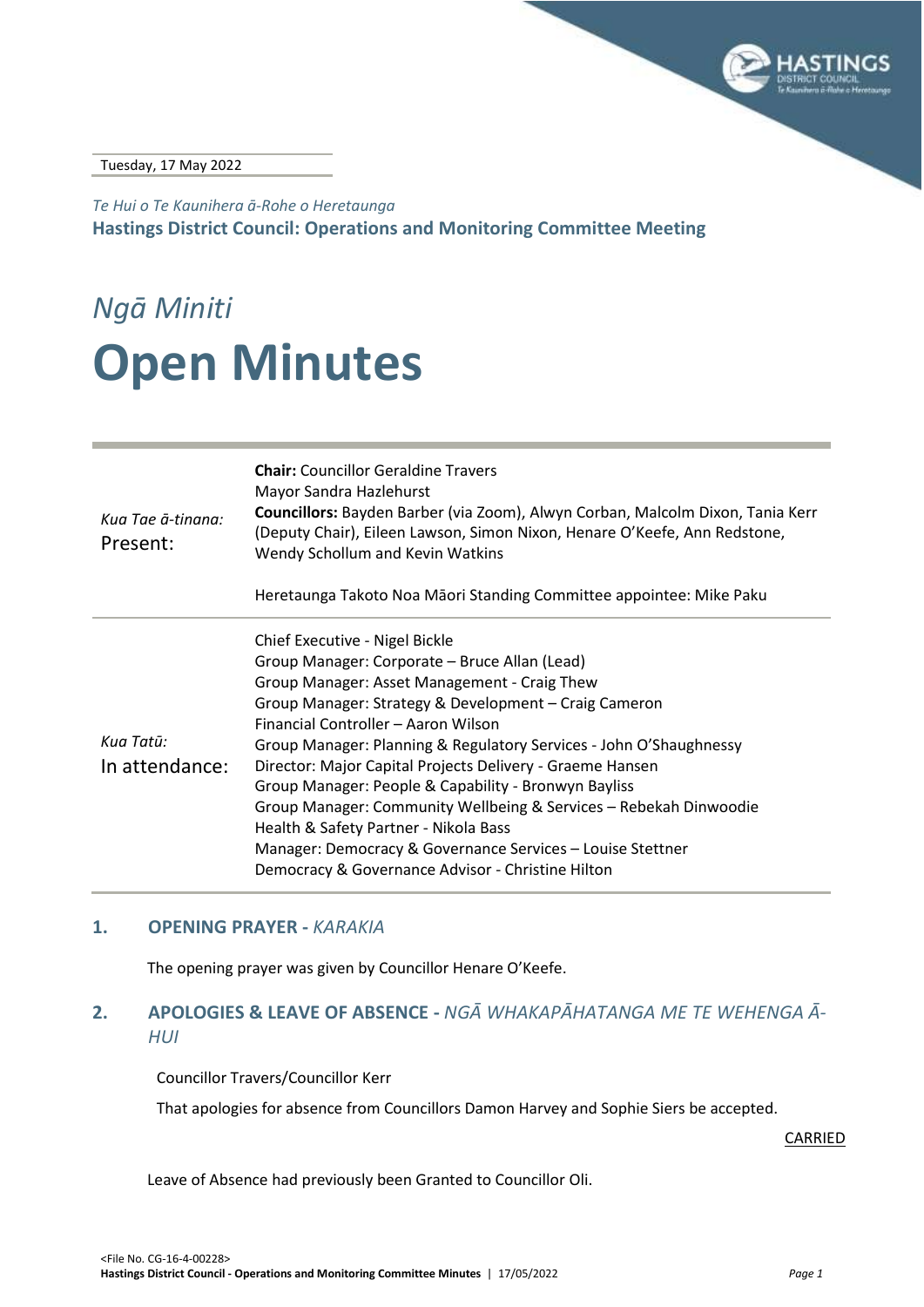

#### <span id="page-3-2"></span><span id="page-3-0"></span>**3. CONFLICTS OF INTEREST -** *HE NGĀKAU KŌNATUNATU*

There were no declarations of conflicts of interest.

#### <span id="page-3-1"></span>**4. CONFIRMATION OF MINUTES -** *TE WHAKAMANA I NGĀ MINITI*

Councillor Watkins/Councillor Dixon

That the minutes of the Operations & Monitoring Committee Meeting held Thursday 10 March 2022 be confirmed as an accurate record.

CARRIED

#### **5. HEALTH & SAFETY REPORT**

(Document 22/101)

The Group Manager: People & Capability, Bronwyn Bayliss, spoke to the agenda report. The delay in providing this information, due to Covid impacts was acknowledged. Officers responded to questions from the Committee, including noting the ongoing effects on council staff from working in this current environment.

Officers will report back on the recent fire on the roof of the Flaxmere Pool via the Risk and Assurance Committee.

Councillor Schollum/Councillor Lawson

That the Operations and Monitoring Committee receive the report titled Health & Safety Report dated 17 May 2022.

CARRIED

#### **6. FINANCIAL QUARTERLY REPORT FOR THE NINE MONTHS ENDED 31 MARCH 2022**

(Document 22/121)

The Financial Controller, Aaron Wilson, spoke to the agenda report and responded to questions from the Committee. He noted the effects of the continuing issues of inflation, Covid and supply chain logistics, both at a local and global level.

A power point presentation was also shown and addressed *(CG-16-4-00233).* He noted that there had inadvertently been an error in the rating figures in the agenda attachment and that the totals in the presentation were the correct ones.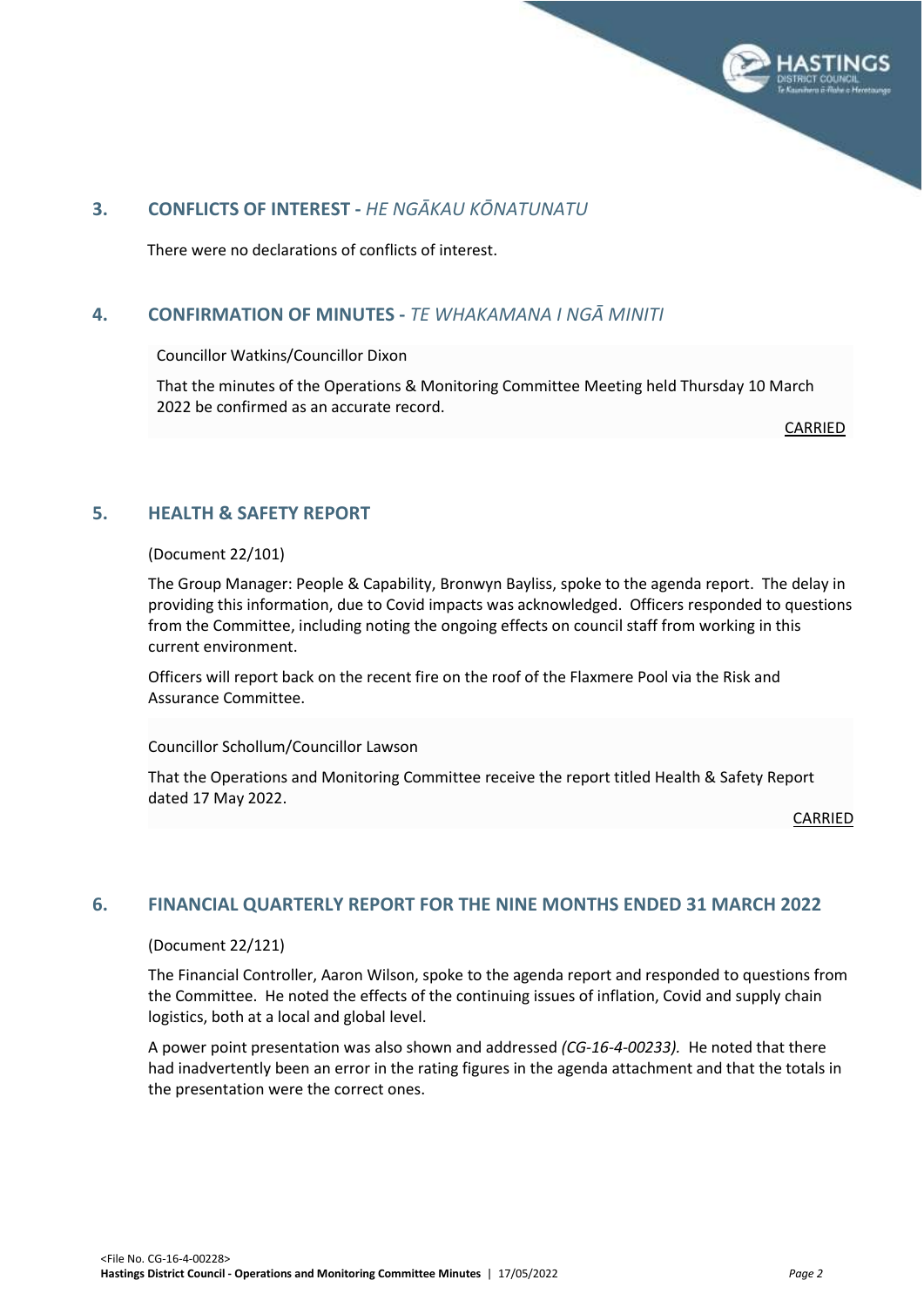

<span id="page-4-0"></span>An amendment to the table in Paragraph 3.1 of the report is shown below with the two highlighted figures being the correct totals.

|                              | \$'000            | \$'000                              | \$'000              | <b>Full year</b>          |
|------------------------------|-------------------|-------------------------------------|---------------------|---------------------------|
| 2021/22                      | <b>YTD Actual</b> | <b>YTD Revised</b><br><b>Budget</b> | <b>YTD Variance</b> | <b>Revised</b><br>Budget* |
| <b>Operating Revenue</b>     | 115,819           | 129,511                             | (13, 692)           | 177,639                   |
| <b>Operating Expenditure</b> | 107,105           | 113,633                             | 6,528               | 150,311                   |
| <b>Net Surplus/(Deficit)</b> | 8,715             | 15,878                              | (7, 164)            | 27,329                    |

\* Revised budget includes the Annual budget, Brought Forwards and surplus allocations from 20/21 financial year

In place of the table in Paragraph 3.25 of the report, the following table from the power point presentation shows at the meeting sets out the relevant figures as shown below.

| The bread image cannot be drayband. The file may have been moved, wramned, or photos). Verify that the first paints to the survey! He and doctors. |  |  |  |  |  |  |
|----------------------------------------------------------------------------------------------------------------------------------------------------|--|--|--|--|--|--|
|                                                                                                                                                    |  |  |  |  |  |  |
|                                                                                                                                                    |  |  |  |  |  |  |
|                                                                                                                                                    |  |  |  |  |  |  |
|                                                                                                                                                    |  |  |  |  |  |  |
|                                                                                                                                                    |  |  |  |  |  |  |
|                                                                                                                                                    |  |  |  |  |  |  |
|                                                                                                                                                    |  |  |  |  |  |  |
|                                                                                                                                                    |  |  |  |  |  |  |
|                                                                                                                                                    |  |  |  |  |  |  |
|                                                                                                                                                    |  |  |  |  |  |  |
|                                                                                                                                                    |  |  |  |  |  |  |
|                                                                                                                                                    |  |  |  |  |  |  |
|                                                                                                                                                    |  |  |  |  |  |  |
|                                                                                                                                                    |  |  |  |  |  |  |
|                                                                                                                                                    |  |  |  |  |  |  |
|                                                                                                                                                    |  |  |  |  |  |  |
|                                                                                                                                                    |  |  |  |  |  |  |
|                                                                                                                                                    |  |  |  |  |  |  |
|                                                                                                                                                    |  |  |  |  |  |  |
|                                                                                                                                                    |  |  |  |  |  |  |
|                                                                                                                                                    |  |  |  |  |  |  |
|                                                                                                                                                    |  |  |  |  |  |  |
|                                                                                                                                                    |  |  |  |  |  |  |
|                                                                                                                                                    |  |  |  |  |  |  |
|                                                                                                                                                    |  |  |  |  |  |  |
|                                                                                                                                                    |  |  |  |  |  |  |
|                                                                                                                                                    |  |  |  |  |  |  |
|                                                                                                                                                    |  |  |  |  |  |  |
|                                                                                                                                                    |  |  |  |  |  |  |
|                                                                                                                                                    |  |  |  |  |  |  |
|                                                                                                                                                    |  |  |  |  |  |  |
|                                                                                                                                                    |  |  |  |  |  |  |
|                                                                                                                                                    |  |  |  |  |  |  |
|                                                                                                                                                    |  |  |  |  |  |  |
|                                                                                                                                                    |  |  |  |  |  |  |
|                                                                                                                                                    |  |  |  |  |  |  |
|                                                                                                                                                    |  |  |  |  |  |  |
|                                                                                                                                                    |  |  |  |  |  |  |
|                                                                                                                                                    |  |  |  |  |  |  |
|                                                                                                                                                    |  |  |  |  |  |  |
|                                                                                                                                                    |  |  |  |  |  |  |
|                                                                                                                                                    |  |  |  |  |  |  |
|                                                                                                                                                    |  |  |  |  |  |  |
|                                                                                                                                                    |  |  |  |  |  |  |
|                                                                                                                                                    |  |  |  |  |  |  |
|                                                                                                                                                    |  |  |  |  |  |  |
|                                                                                                                                                    |  |  |  |  |  |  |

The meeting was advised that, with regard to its Treasury Policy parameters, officers aimed to stay at the mid-point of Council's policy settings. This reporting is addressed through Risk and Assurance Committee.

Councillor Nixon/Councillor Redstone

That the Operations and Monitoring Committee receive the report titled Financial Quarterly Report for the nine months ended 31 March 2022 dated 17 May 2022.

CARRIED

#### **7. PERFORMANCE AND MONITORING REPORT**

(Document 22/135) (Attachments 1 and 2 are in separate attachment Document 2)

The Chief Executive, Nigel Bickle; the Group Manager: Corporate, Bruce Allan; the Group Manager: Asset Management, Craig Thew and the Group Manager, Community Wellbeing & Services, Rebekah Dinwoodie, spoke to the agenda report and responded to questions from the Committee.

Officers acknowledged the information covered in the Executive Overview in the attachment – i.e. the context that the Council is operating in with significant price inflation that is coming through and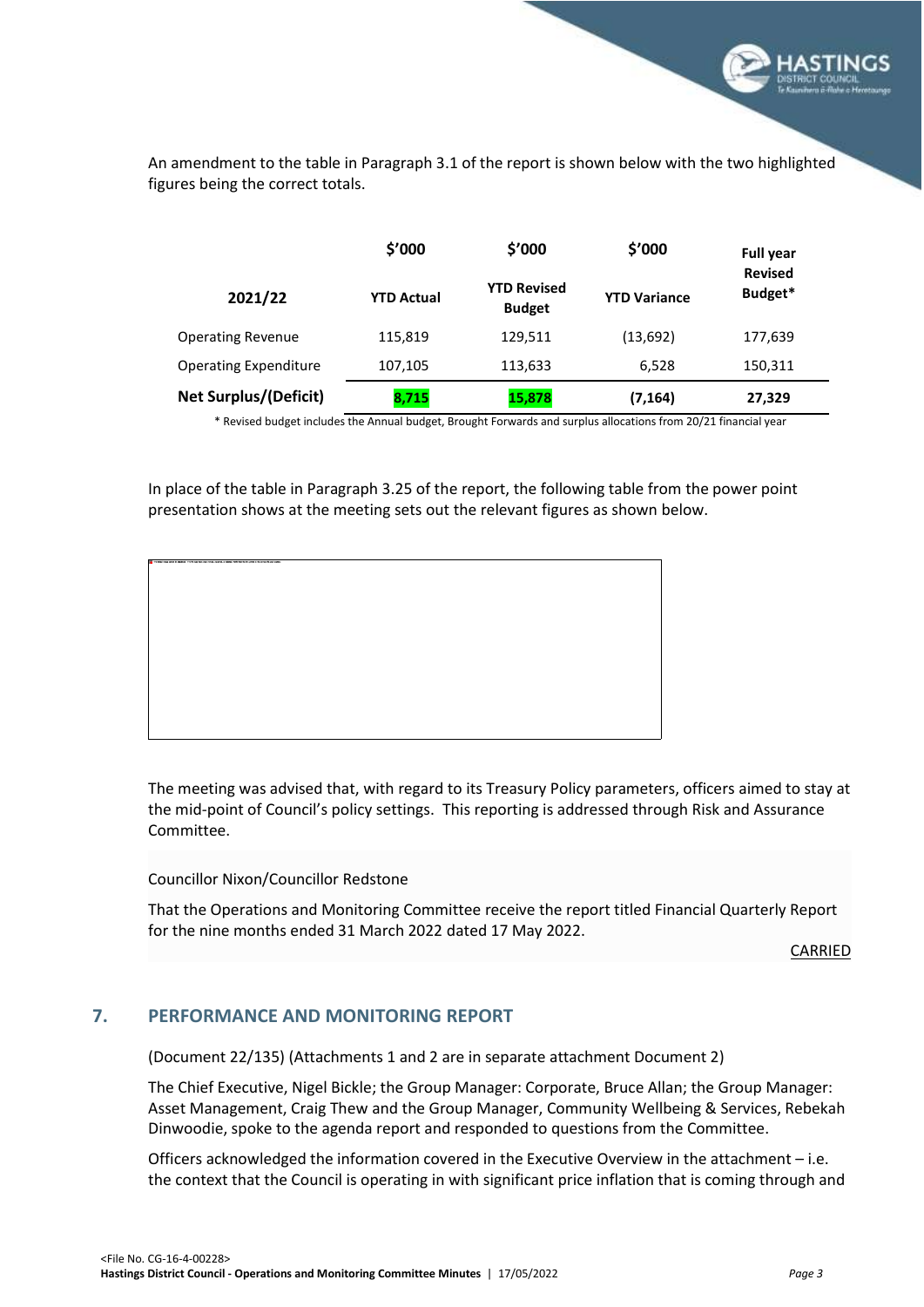

that the Council will start to look at a three year capital work programme, considering capacity within the market and the real costs involved.

A power point presentation was also shown and addressed *(CG-16-4-00232).* Officers responded to extensive questions from the Committee.

The meeting acknowledged the work undertaken by the council staff, contractors and subcontractors - across transportation, parks and 3 Waters areas - and council suppliers, in regard to the March weather event and its aftermath. It was noted that there was still extensive work to be carried out and that this would be co-funded by Waka Kotahi (NZ Transport Agency) and will require funds to be released from the Rural Flood Reserve.

The meeting acknowledged the work undertaken by Te Taiwhenua o Heretaunga, working jointly with the Council and other agencies, in delivering Covid welfare packages to the community. Council acknowledged the work by Te Taiwhenua o Heretaunga Chairperson, Mike Paku and his team.

The meeting acknowledged the work to date that has been undertaken at the Hastings Cemetery.

#### Councillor Lawson/Councillor Kerr

That the Operations and Monitoring Committee receive the report titled Performance and Monitoring Report dated 17 May 2022.

CARRIED

#### <span id="page-5-0"></span>**8. MINOR ITEMS -** *NGĀ TAKE ITI*

There were no additional business items.

#### <span id="page-5-1"></span>**9. URGENT ITEMS -** *NGĀ TAKE WHAKAHIHIRI*

#### **9A. 2022 LOCAL GOVERNMENT NEW ZEALAND ANNUAL GENERAL MEETING AND REMIT PROCESS**

(Document 22/156) (The report was circulated prior to the meeting)

Straw polls were taken and a clear majority of support from the meeting was shown for both the remits involved. The Mayor noted the outcome of the straw polls.

Councillor Kerr/Councillor Schollum

- A) That the Operations and Monitoring Committee receive the report titled 2022 Local Government New Zealand Annual General Meeting and Remit Process dated 17 May 2022.
- B) That the Committee resolves to deal with this matter as an urgent agenda item.
- C) That for any remits seeking Council support, the Mayor be given delegated authority to determine whether or not to support the remits and report back to the next Council meeting.

CARRIED